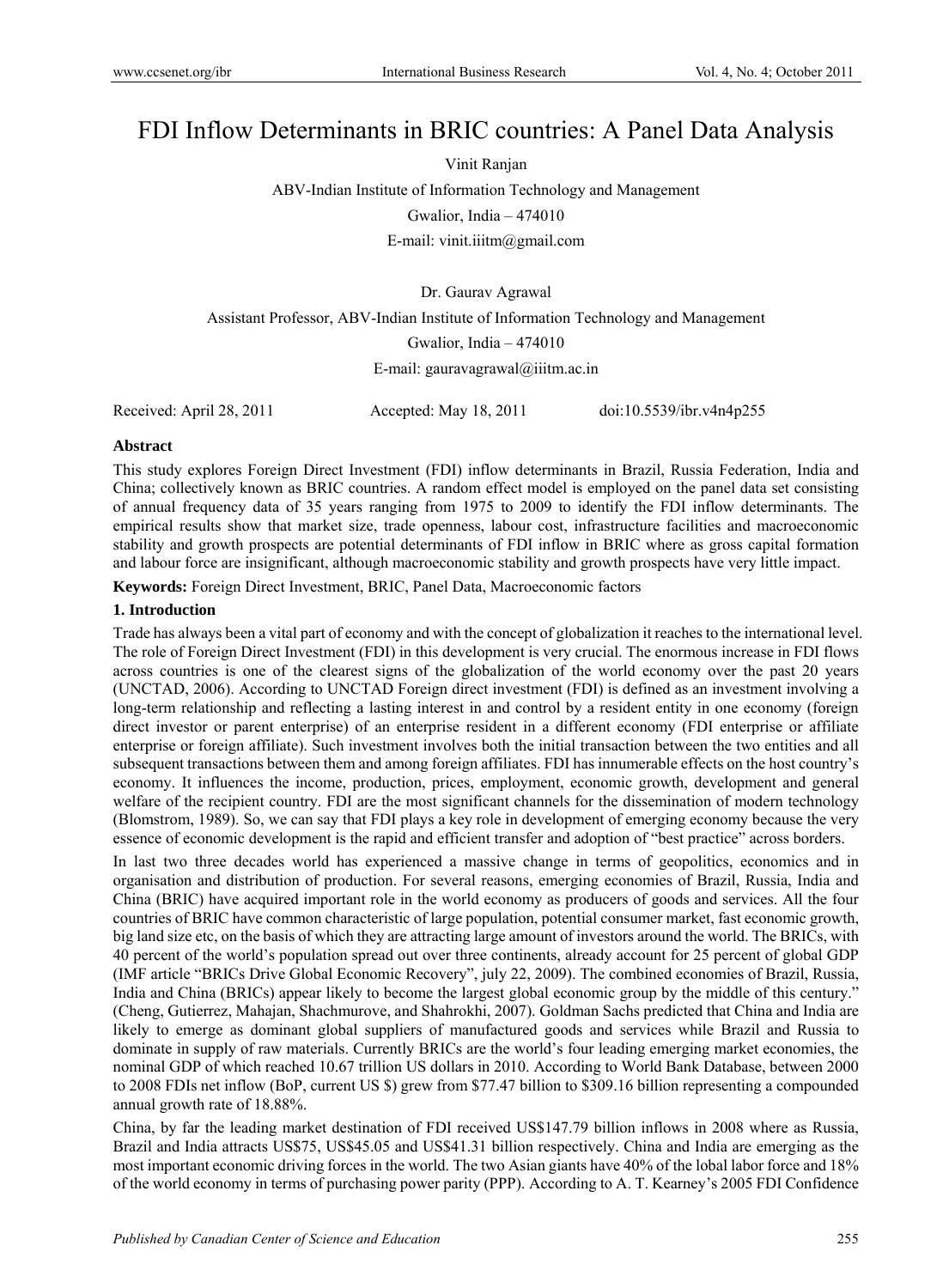Index, China maintained its position as the most attractive FDI destination globally for a fourth year in a row, with India in second place, rising from fifteenth in 2002. Following substantial increases during 2004-2008, FDI flows to the Russian Federation is at about US\$ 37.62.8 billion on average during the following five years. Compared the size of the Russian economy with the volume of flows to other countries in Central and Eastern Europe, the level of FDI in Russia is relatively low, suggesting that FDI in the country is still at an early stage (World Investment Directory online). Brazil, which has traditionally fallen behind of other three in attracting FDI due to its size and resource endowment, doubled its inward foreign direct investment between 2006 and 2007 (US\$18.8 billion to 34.58 billion).

After 2008, the world has been stuck in the turmoil of financial crisis. The BRICs are certainly not wholly immune to the economic decline of the US, whose sub-prime mortgage crisis has triggered the turmoil in global financial markets. A sharp decrease in FDI inflow in figure 1.1 and 1.2 tells the story. But unlike the US and many other developed countries, the BRICs (Brazil, Russia, India and China) appear well positioned to weather the global economic downturn.

Based on newly revised GDP growth projections, IMF (International Monetary Fund) has anticipated a modest declaration of BRIC's amazing growth path. According to IMF, BRIC countries have a share of 46.3% of global GDP growth (based on purchasing power parity, in \$) in 2000-20008, where as G7 countries contribution is only 19.8%. These differences raise interesting questions for both academia and policymakers as to why the BRIC countries have performed differently in attracting inward FDI. What is determining the FDI flows into the BRIC countries? Will BRIC continue an increasing trend of receiving FDI? These questions need to be addressed from both theoretical and empirical perspectives.

In this context, present study is intended to determine the major determinants that show the capital flow to BRIC countries in a globalization framework. The aim is to provide a much more robust and generalized empirical analysis and conclusions by employing large panel-data over a long time period. The rest of the study is organized as follows. Section 2 presents a brief review of literature; Section 3 discusses the FDI determinant theory and structure hypothesis; Section 4 narrates the methodology and data used in the paper; Section 5 explains the findings and the empirical analysis and finally Section 6 provides conclusion of the study.

#### **2. Literature Review**

The classical model for determinants of FDI begins from the earlier research work of Dunning (1973, 1981) which provide a comprehensive analysis based on ownership, location and the internationalization (OLI) paradigm. Duran (1999) uses the Panel data and time series techniques to find out the drivers of FDI for the period 1970-1995. The study indicates that the size, growth, domestic savings, country's solvency, trade openness and macroeconomic stability variables are the catalysts of FDI. Beven and Estrin (2000) establish the determinants of FDI inflows to transition economies (Central and Eastern Europe) by taking determinant factors as country risk, labour cost, host market size and gravity factors from 1994 to1998. The study observes that country risks are influenced by private sector development, Industrial development, the government balance, reserves and corruption. Garibaldi et al (2002) analyse the FDI and Portfolio investment flows to 26 transition economies in Eastern Europe including the former Soviet Union from 1990 to 1999. The regression estimation indicates that the FDI flows are well explained by standard economic fundamentals such as market size, fiscal deficit, inflation and exchange rate regime, risk analysis, economic reforms, trade openness, availability of natural resources, barriers to investments and bureaucracy.

While some of these studies conclude that there are growth benefits associated with FDI, many tend to find no effects or limited effects (results that are not robust across alternative specifications) through traditional channels such as capital accumulation for developing countries (Kose at al., 2009a).Sound macroeconomic policies can create a general stimulus for FDI spillovers to domestic investment by raising the marginal product of new investments and creating an enabling environment for technology diffusion (Mody and Murshid, 2005)

Since previous papers indicates mixed results and doesn't provide any significant aggregate information about the determinants related to FDI in BRIC countries, present study focuses on the aggregate empirical analysis of determinants of FDI in BRICs in the view of major country level events. The period of the study has been taken from 1975 to 2009.

# **3. Potential Variables Determining FDI Inflows**

Based on the literature review, this study reckons a set of potential determinant variables that influence the FDI inflows and classify the variables into six broad categories, viz., Market size, Economic stability and Growth prospects, Trade openness, Infrastructure facilities, Labour cost and Gross capital formation. This classification has resemblance with the classification of FDI determinants by UNCTAD presented in table 3.1.

# **Market Size**

Large consumer market means more potential of consumption and thus more opportunity for trade. Countries having larger consumer market should receive more inflows than that of smaller countries. Market size is generally measured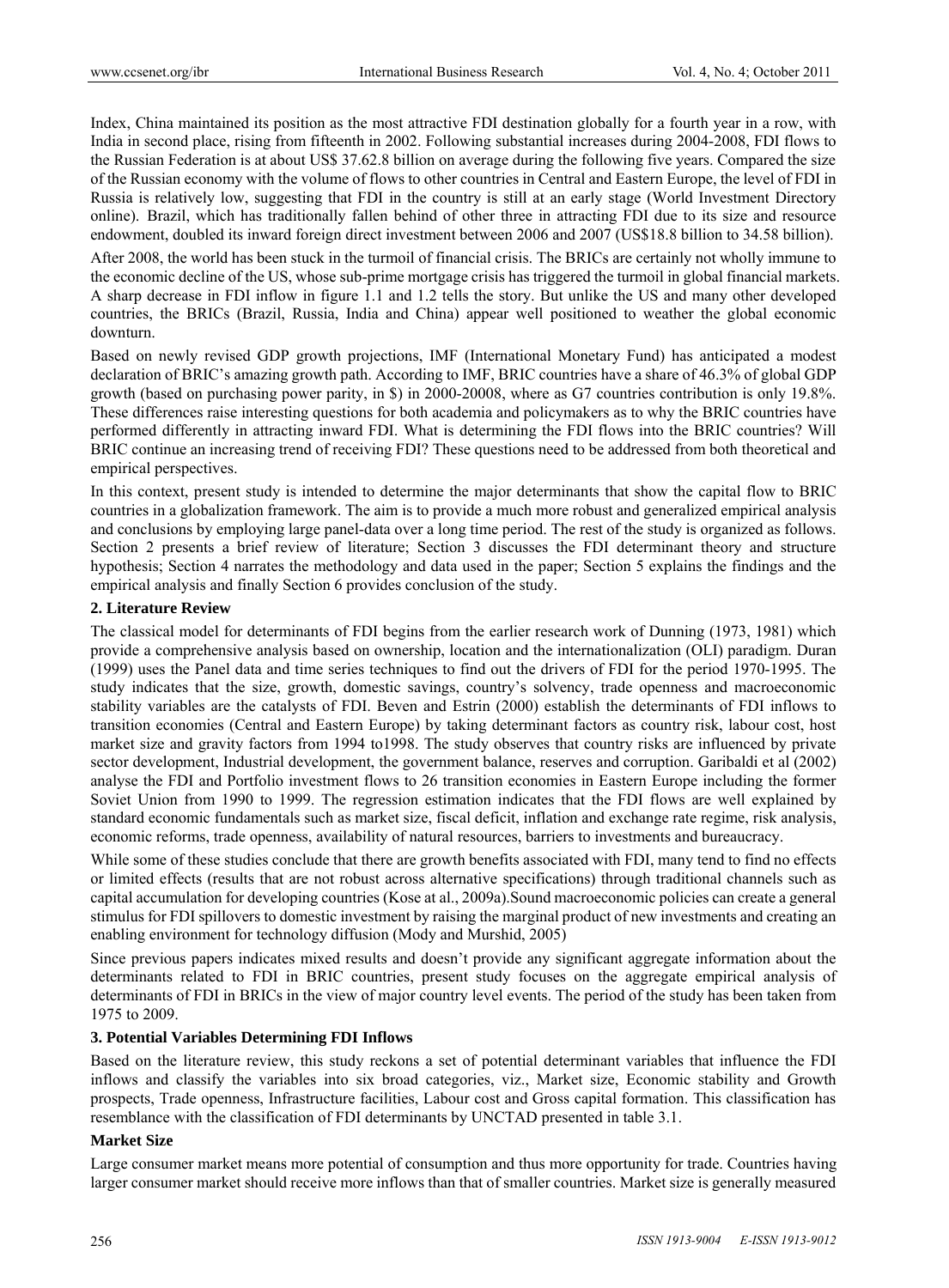by Gross Domestic Product (GDP), GDP per capita income and size of the middle class population. It is expected to be a positive and significant determinant of FDI flows (Lankes and Venables, 1996; Resmini, 2000; Duran, 1999; Garibaldi, 2002; Bevan and Estrin, 2000; Nunes et al., 2006; Sahoo, 2006). In contrast, Holland and Pain (1998) and Asiedu (2002) capture growth and market size as insignificant determinants of FDI flow.

*H1: Larger market size of the host country attracts more FDI.* 

# **Economic stability and Growth prospects**

Higher market growth indicates a potential larger market and more promising prospects. FDI, therefore, tends to flow to the countries with larger market size and higher economic growth rates in which larger economies of scale could be provided for FDI to exploit their ownership advantages (Culem, 1988). A country which has a stable macroeconomic condition with high and sustained growth rates will receive more FDI inflows than a more volatile economy. The proxies measuring growth rate are: GDP growth rates, Industrial production index, Interest rates, Inflation rates (Duran, 1999; Dassgupta and Ratha, 2000).

*H2: Stable macroeconomic condition with high and sustained growth rates attract FDI to the host country.* 

#### *Trade openness*

Numerous empirical studies suggest that trade (imports and exports) complements rather than substitutes for FDI. Multinational enterprises (MNEs) tend to invest in the trade partner markets with which they are familiar. Much of FDI is export oriented and may also require the import of complementary, intermediate and capital goods. In either case, volume of trade is enhanced and thus trade openness is generally expected to be a positive and significant determinant of FDI (Lankes and Venables, 1996; Holland and Pain, 1998; Asiedu, 2002; Sahoo, 2006). Trade openness is proxied as the ratio of the Export plus Import divided by GDP (Nunes et al. 2006; and Sahoo, 2006).

*H3: More liberal policies and trade facilities presents opportunity for FDI to come to the hosting country.* 

# *Infrastructure facilities*

Well established and advance infrastructure facility narrates about the prosperity of the country and provides opportunity for FDIs. On the other hand, a country which has opportunity to attract FDI flows will stimulate a country to equip with good Infrastructure facilities. So the chance of positive effect of infrastructure facility on FDI inflow can not be denied.

*H4: An established and advance infrastructure facility of the host country provides great platform for investment and leads to greater FDI inflow.* 

#### *Labour cost*

Higher labour cost in the home country is expected to pull the FDIs to host country. Higher labour cost makes the cost of production high and thus leads to FDI outflow or less FDI inflow. Labour cost can be proxied by wage rate (Lankes and Venables, 1996; Nunes et al 2006).

*H5: Lower labour cost in the host country pulls FDI to the country.*

# *Gross capital formation*

Higher Gross capital formation leads to greater economic growth which is result of improvements in the investment climate which further helps to attract higher FDI inflows. Libor Krkoska (2001) and Lipsey (2000) find little evidence of FDI having an impact on capital formation in developed countries and observe that the most important aspect of FDI in the selected sample of countries is related to ownership change. However, a positive or negative and significant relationship between FDI and Capital Formation is expected.

*H6: High Gross capital formation shows the potential of the country for spending and thus has a significant impact on FDI inflow.* 

So, the present study has following six hypotheses:

*H1: Larger market size of the host country attracts more FDI.* 

*H2: Stable macroeconomic condition with high and sustained growth rates attract FDI to the host country.* 

*H3: More liberal policies and trade facilities presents opportunity for FDI to come to the hosting country.* 

*H4: An established and advance infrastructure facility of the host country provides great platform for investment and leads to greater FDI inflow.* 

*H5: Lower labour cost in the host country pulls FDI to the country.*

*H6: High Gross capital formation shows the potential of the country for spending and thus has a significant impact on FDI inflow.* 

# **4. Data and Methodology**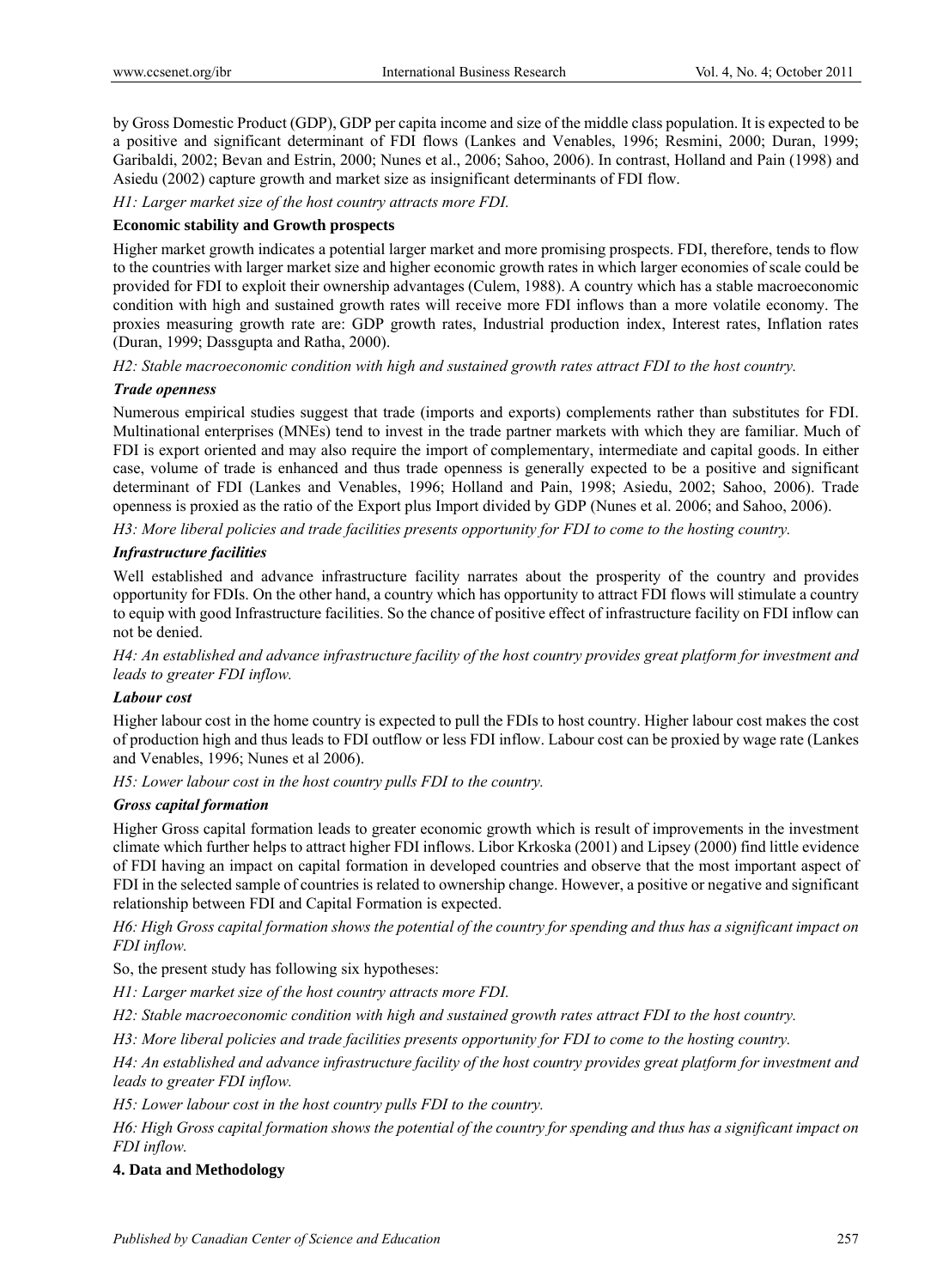The study is based on secondary data collected from the World Bank Indicator (WDI DATABANK) 2010. Frequency of the data is annual and it is from 1975 to 2009 for all the constituent countries of BRIC (except for Russia, where dataset distribution is from 1990, due to unavailability of data). The dependent variables in this study (in all four countries) is Log of FDI net inflow (BoP in current USD) and the independent variables that are expected to determine FDI flows are carefully chosen, based on previous literature and availability of dataset for the selected period. The independent variables in this estimation are:

- GDP (in current US\$)
- $\blacksquare$  Inflation w.r.t CPI
- **Labour Cost**
- Trade Openness
- **Infrastructure Index**
- Work Force
- **Gross Capital Formation**

The Infrastructure index (INFREX) is constructed by indexing Electric Power Consumption (kwh per capita), Energy use (kg of oil equivalent per capita) and Telephone lines, total. In this study other infrastructure variables are ignored due to non availability of data for selected countries for the study period.

Based on the hypothesis posed the estimated model is as follows:

 $FDI = f$  (market size, economic stability and growth prospect, labour cost, infrastructure, trade openness, labour force, gross capital formation) (1)

Equation (1) can be changed into mathematical form using log-linear model:

LFDI<sub>it</sub> = α +β1 LGDP<sub>it</sub> + β2 INFL<sub>it</sub> + β3 LWAGE <sub>it</sub> + β4 INFREX <sub>it</sub> + β5 TRAO <sub>it</sub> + β6 LLAB <sub>it</sub> + β7 LGCF <sub>it</sub> + e<sub>it</sub>  $(2)$ 

Where,

 $LFDI_{it}$  is the log of net inflow of Foreign Direct Investment (BoP in current US\$) for country i at time t.

*LGDP*<sub>it</sub> is the log of Gross Domestic Product in current US\$ for country i at time t and is the measure of market size.

*INFL*<sub>it</sub> is the Inflation Rate (Annual percent) for country i at time t, which is the measures of Growth prospectus of a country.

*LWAGE*<sub>it</sub> is the log of worker's remittances and compensation of employees received in US \$ for country i at time t and is the measure of Labour cost

*INFREX<sub>it</sub>* is the Infrastructure Index for country i at time t. Narayanamurthy, Perumal & Chandra (2010) has given the method of calculating infrastructure index. The simple Infrastructure index is constructed for the selected countries as:

$$
Y_{jt} = Xjt/(Xjt-1) \times 100
$$

Where *X<sub>it</sub>* is the value of jth indicator at time t for each country

*Yjt* is the transformed value (index in percent) of the jth indicator at time t for each country. Then the above *Yjt* is summed up and divided by three to arrive at the Infrastructure Index in percent for each country i (INFREXi), which is presented as:

INFREX<sub>it</sub> =  $\sum_j^3 Y j t/3$ 

*TRAO<sub>it</sub>* is the Trade Openness for country i at time t and is computed as ratio of import of Goods and Services plus Export of Goods and Services divided by GDP

 $LLAB_{it}$  is the log of total labour force for country i at time t.

 $LGCF_{it}$  is the log of gross capital formation (% of GDP) for country i at time t.

 $e_{it}$  is the error term over the time t.

# *4.1 Data Analysis Tools*

*Panel Data Analysis:* The panel data estimation is employed in the study to capture the dynamic behaviour of the parameters and to provide more efficient estimation and information of the parameters. Panel data techniques are used because of their advantages over cross-section and time series in using all the information available, which are not detectable in pure cross-sections or in pure time series [Baltagi and Kao (2000)]. Hsiao (1985, 1986) and Baltagi (1995) argued, panel data sets possess several major advantages. Panel data suggest individual heterogeneity to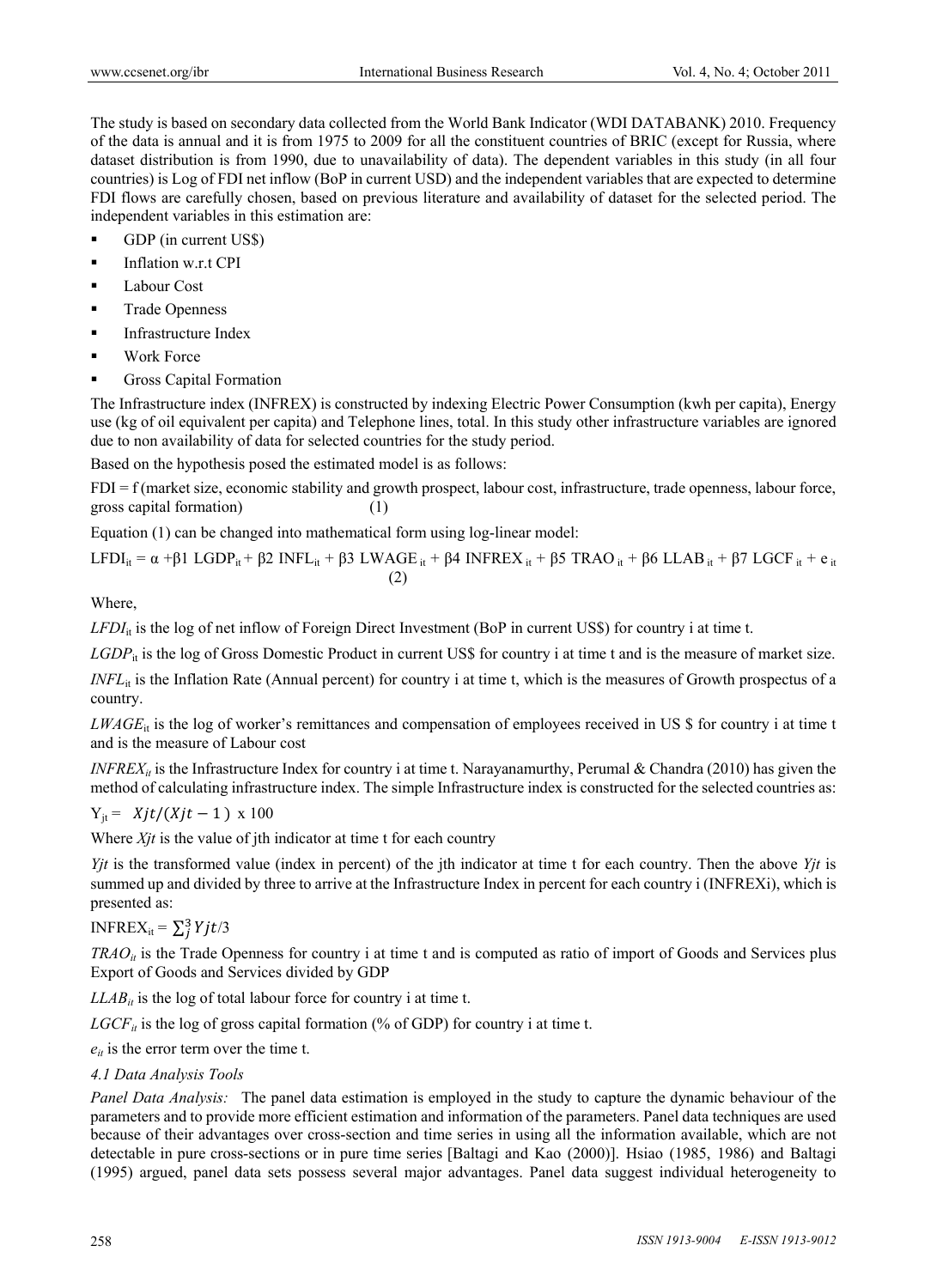reduce the risk of obtaining biased results and provide a large number of data points (observations) to increase the degrees of freedom and variability and to be able to study the dynamics of adjustment.

The Panel data model includes three different methods:

 *Random effects method:* The Random effects method is an alternative method of estimation which handles the constants for each section as random parameters rather than fixed. Under this model, the intercepts for each cross-sectional unit are assumed to arise from a common intercept *α* (which is the same for all cross-sectional units and over time), plus a random variable  $\epsilon_i$  that varies cross-sectionally but is constant over time.  $\epsilon_i$  measures the random deviation of each entity's intercept term from the 'global' intercept term *α*. We can write the random effects panel model as

 $y_{it} = \alpha + \beta x_{it} + \omega_{it}$ 

where,  $\omega_{it} = \varepsilon_i + v_{it}$ 

Here  $x_{it}$  is still a  $1 \times k$  vector of explanatory variables, but unlike the fixed effects model, there are no dummy variables to capture the heterogeneity (variation) in the cross-sectional dimension. Instead, this occurs via the  $\epsilon_i$ terms. The parameters (*α* and the *β* vector) are estimated consistently, but instead of OLS, Generalised Least Square method (GLS) is used.

 *Fixed effects method:* The Fixed effects method treats the constant as group (section)-specific, i.e. it allows for different constants for each group (section). The Fixed effects also called as the Least Squares Dummy Variables (LSDV) estimators. The model for fixed effect method is

 $y_{it} = \alpha + \beta x_{it} + \mu_i + v_{it}$ 

where,  $\mu_i$  and  $v_{it}$  are decomposition of disturbance term.  $\mu_i$  represents individual specific effect and  $v_{it}$  represents 'remainder disturbance', that varies over time and entities (capturing everything that is left unexplained about  $y_{it}$ ).

 *Common constant method:* Also called as pooled OLS method. This estimation presents result under the principal assumption that there are no differences among the data matrices of the cross sectional dimension (N).

Generally in the panel data analysis, the fixed effects model assumes that each country differs in its intercept term, whereas the Random effects model assumes that each country differs in its error term. When the Panel is balanced (i.e., contains all existing cross sectional data), one might expect Fixed effects model to work well. Otherwise, the Random effect method will be more appropriate when the sample contains limited observations of the existing cross-sectional units.

*Hausman Specification Test:* The test evaluates the significance of an estimator versus an alternative estimator. It helps one evaluate if a statistical model corresponds to the data. This test compares the fixed versus random effects under the null hypothesis that the individual effects are uncorrelated with the other regressors in the model (Hausman 1978). If correlated (H0 is rejected), a random effect model produces biased estimators, violating one of the Gauss-Markov assumptions; so a fixed effect model is preferred.

# **5. Empirical Results**

Present study uses Panel Data Analysis technique to estimate the dynamic behaviour of determinants of FDI inflow in Brazil, Russia, India and China. But before proceeding to estimate with panel data analysis, descriptive statistics and correlation analysis has been carried out. The outcomes of descriptive statistics and correlation analysis are tabled in table 5.1 and 5.2 respectively. All the variables are having range of 104 to 126 observations. The INFL has highest mean and standard deviation of 132.55 and 435.61 respectively in the data distribution. Standard deviation values of inflation indicate the presence of vast range of fluctuation of inflation in BRIC countries as in duration of 1981 to 1994 inflation rate touched four digit in Brazil (in 1994, 2075.88) and three digit in Russia (during 1993 to 1995).

From table 5.1, values of skewness and kurtosis indicate that GDP series is almost normal as its skewness value (0.14) is close to 0 and kurtosis value is 3. Correlation matrix indicates high correlation of LLAB with LGCF (0.81) and LWAGE (0.46). Variable TRAO is highly correlated with LGCF (0.41) and LGDP (0.53) and LGDP is highly correlated with LWAGE (0.58). The existence of high correlation among the independent variables will lead to the problem of multi-collinearity in the estimation. Still we consider these variables because of the statistical nature of panel data estimation which takes care of the collinearity problems. The estimates through Panel data analysis include OLS pooled regression (Common constant method) and Random effects method for the selected study period. Results are shown in table 5.3. From table it is clear that, the empirical results obtained from the pooled ordinary least squares (OLS) and the random effects (RE) are similar, so we choose Random effects model to check the robustness with Fixed effects model. Further the Fixed effects model is rejected in the analysis based on Hausman specification test (1978), the higher value of Hausman Test rejects the validity of Fixed effect model.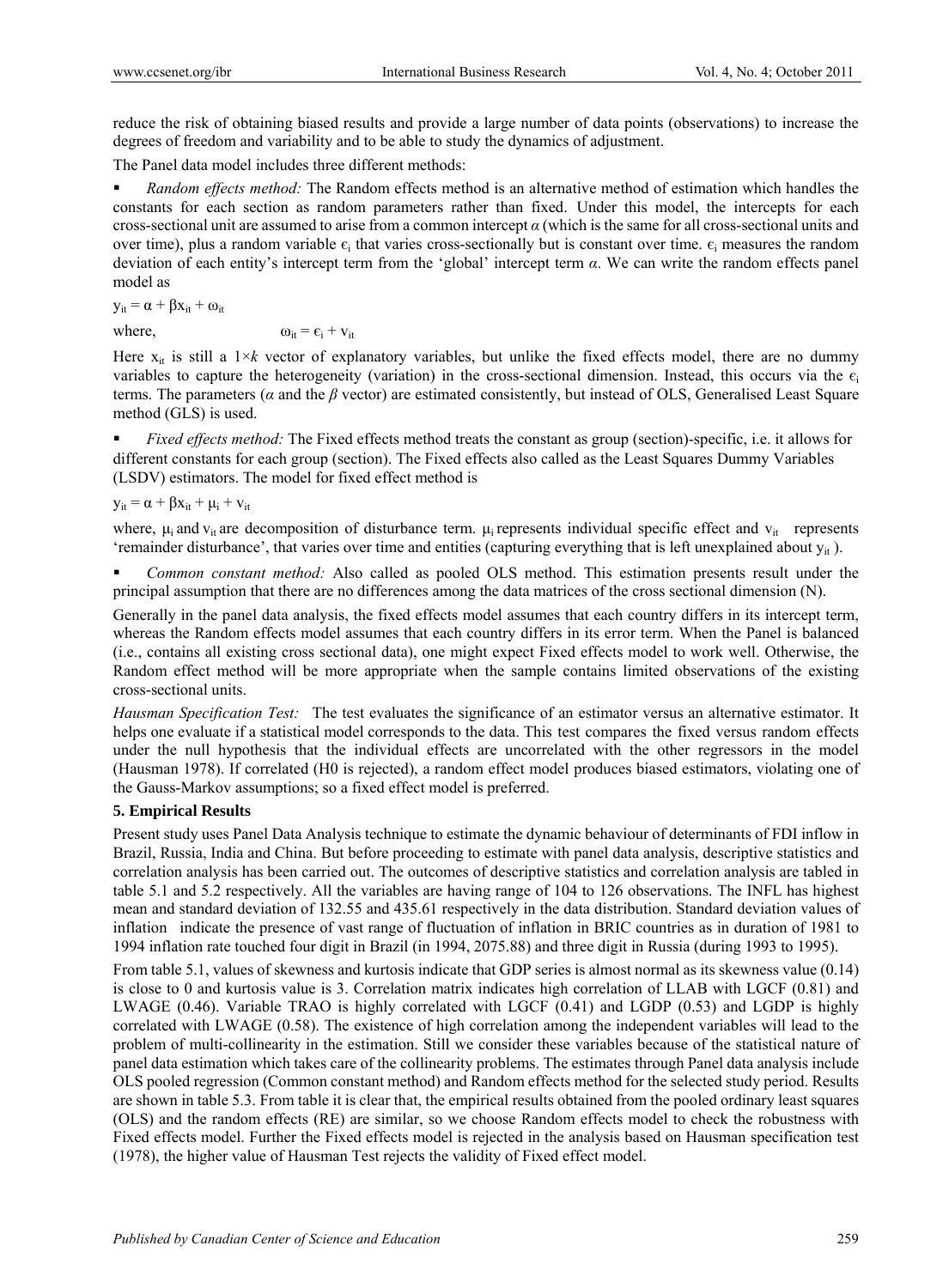The empirical results (Table 5.3) obtained from RE shows that regression model with dependent variable LFDI fits well with independent determinant variables as value of adjusted  $R^2$  is significant (0.77). High value of  $R^2$  also indicates that the explanatory variables included in the equation can explain most of the variation in the dependent variable. Empirical results also support all the hypotheses but one, as all the explanatory variables have the right signs as expected, though some of them are not significant. The coefficient of gross domestic product (LGDP), labour cost (LWAGE) and trade openness (TRAO) are statistically significant at high level of 1%, infrastructure index (INFREX) and inflation rate (INFL) are significant at 5% level which shows that these determinants are potential determinants of FDI inflow where as gross capital formation (LGCF) and labour force (LLAB) are not significant which indicates that these determinants might not be important determinant in this case. The co-efficient signs for four out of seven variables are negative and are same as expected. Positive value indicates perfect synchronization of determinant variable with FDI inflow where as negative sign shows that they affect FDI inflow in reverse manner i.e. decreasing value of the determinant attracts more FDI to the BRIC countries.

The coefficient of market growth and trade openness, LGDP and TRAO shows that foreign investors are highly sensitive to market growth and trade openness as 1% increase in the variables leads to 2.89% and 1.04% increase in FDI respectively. Stable and advance infrastructure facilities also has slight positive impact on FDI as 1% increase in infrastructure index INFREX leads to 0.008% increase in FDI. BRIC countries' relatively bigger market size, quicker market growth and promising infrastructure have a significantly attractive effect on inward FDI. It can be argued that one of the important motives of FDI in China and India is market-seeking or tapping their large domestic markets.

Coefficient of labour cost indicates that 1% decrease in host countries' labour cost will lead to 0.49% increase in inflow of FDI. It is argued that higher value of labour cost in developed countries is a major factor for investors to search for lower labour cost destinations and thus they are highly attracted to BRIC countries where high population provides them lower labour cost.

Coefficient of inflation has negative relation with FDI inflow which supports the assumption but, its magnitude is very less so effect is not much of significance. In this study growth prospects are gauged by inflation and it suggest that slight boost in economy attracts FDI but the pulling power is not of high magnitude. Finally, gross capital formation (LGCF) and total labour force (LLAB) are negatively insignificant in determining the LFDI inflows, which might mean that they are not important considerations for foreign investors investing in BRIC countries. Thus empirical results provides the information that GDP, infrastructure index, trade openness and labour cost are potential determinants for the inflow of Foreign investors in BRIC countries where as total labour force and gross capital formation are not significant. So as a whole our all hypothesis is accepted except last one that is high gross capital formation should attract FDI as also mentioned in table 5.4.

#### **6. Summary and Conclusion**

The term BRICs puts under a common label the four largest fast growing emerging countries: Brazil, Russia, India and China. In recent days, these fast developing economies of the world having larger market potentials are expected to attract large inflow of FDI. However, the factors attracting the FDI inflows towards these countries are relatively less researched. This study made an attempt to identify the factors determining the FDI inflows of BRIC countries from the period 1975 to 2009. The determinant factors include: Market size, Economic Stability and Growth Prospects, Labour Cost, Infrastructure Facilities, Trade Openness, total labour force and Gross capital formation. The study finds that other than total labour force and gross capital formation (measured by log of total labour force LLAB and log of gross capital formation, % of GDP, LGCF respectively) all other factors seem to be the potential determinants of FDI inflows in BRICS countries.

The implications of empirical result seem consistent with the different perceptions of global investors on investment attributes of BRIC countries. Two of the BRIC countries India and China are most promising major economies. According to A. T. Kearney, 2005 China is cited as the world's manufacturing hub and fastest-growing consumer market, while India is known as the foremost business-processing and IT services hub with long-term market potential. On the other hand special trade openness facilities, geographical position and cheap labour cost are making Brazil a major destination for FDIs. Same is the case with Russia, its abundance resource of oil and gas are attracting hydrocarbon related FDIs and is also central hub for oil and gas import to Europe.

The challenge for the BRIC countries are how to sustain their performance and trend in FDI inflow and how to form their policy and optimize their economic condition to attract more FDIs in future. BRIC countries will have promising prospects for FDI inflows as their low labor cost, large market size and growth potential will remain as the key determinants and attractions for years.

Present study presents empirical results of determinants affecting FDI inflow in BRIC. However the study on determinants relating to the regional competency of the nations as well as equivalent to home countries of the foreign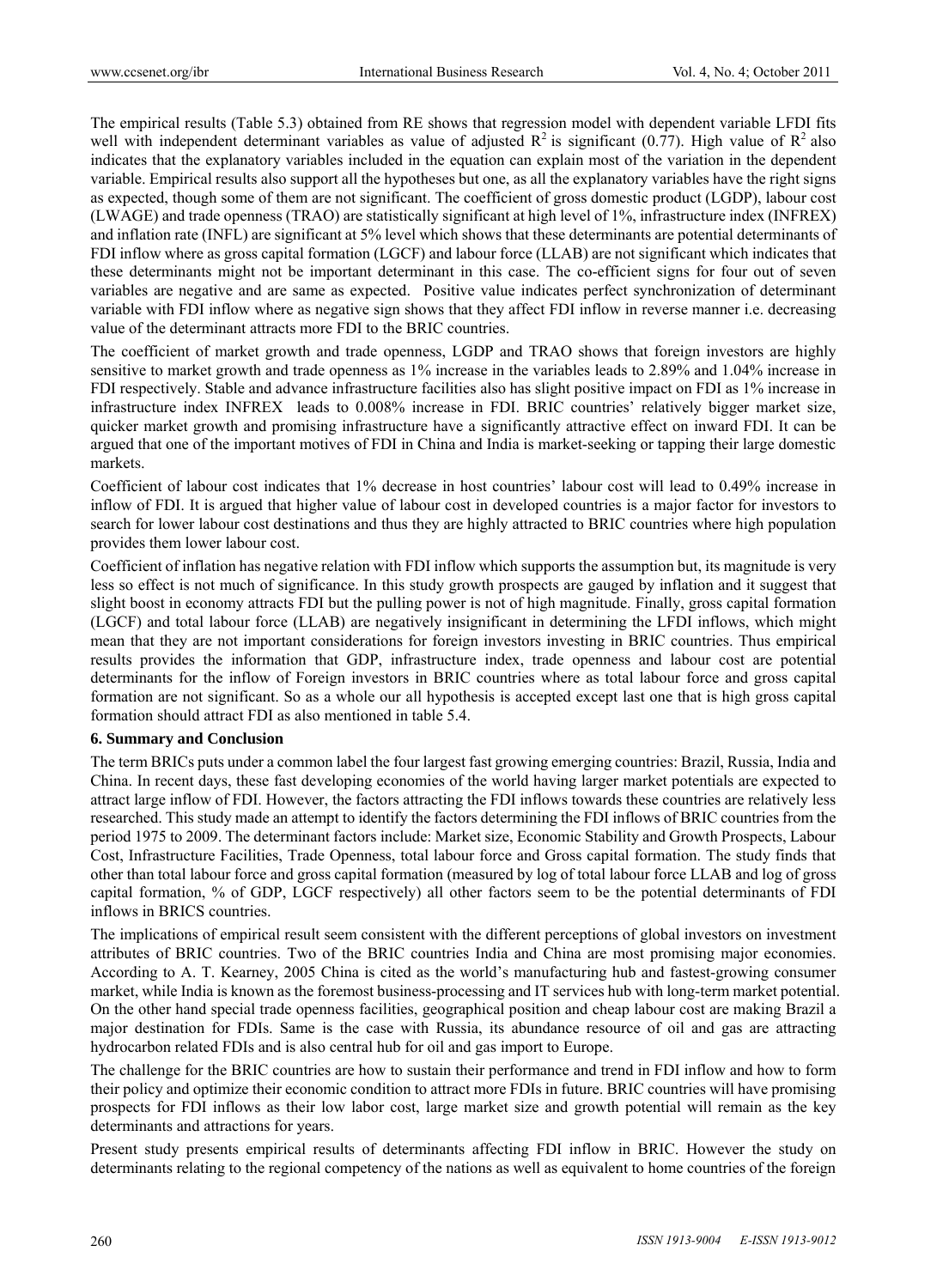investors needs to be analysed further. Sectoral analysis is also expected to enhance the understanding of industry specific FDI flows and its associated determinants.

# **References**

Asiedu, E. (2002). On the determinants of foreign direct investment developing counties: is Africa different?, *World Development*, Vol. 30 (1). pp.107-119, doi:10.1016/S0305-750X(01)00100-0, http://dx.doi.org/10.1016/S0305-750X(01)00100-0

Baltagi, B. (1995). *Econometric analysis of panel data*, Chichester, UK:Wiley.

Baltagi, B.,H. & Kao, C. (2000). Nonstationary panels, cointegration in panels and dynamic panels: a survey, *Center for Policy Research*, Working Paper, No. 16, Syracuse University, Syracuse, NY.

Bevan, A., A. and Estrin, S. (2000). Patterns of for eign direct investment and trade in central and eastern europe, *mimeo*.

Blomstrom, M. (1989). Foreign Investment and Spillovers: A Study of Technology Transfer to Mexico, *Routledge,*  London.

Brooks, C. (2008). *Introductory Econometric for finance*, Cambridge University Press, New York, NY.

Cheng, H., F., Gutierrez, M., Mahajan, A., Shachmurove, Y., & Shahrokhi, M. (2007). A future global economy to be built by BRICs, *Global Finance Journal*, 18: 143–156, doi:10.1016/j.gfj.2006.04.003, http://dx.doi.org/10.1016/10.1016/j.gfj.2006.04.003

Culem, C. G. (1988). The locational determinants of direct investments among industrialized countries, *European Economic Review*, 32, 885–904, doi:10.1016/0014-2921(88)90051-7, http://dx.doi.org/10.1016/0014-2921(88)90051-7

Dasgupta, D. & Ratha. D. (2000). The role of short-term debt in recent crises, *Finance and Development*, Vol. 37, pp. 54-57.

Dunning, J., H. (1981). International production and multinational enterprise, *Allen & Unwin*, Vol. 35, pp. 149–66,.

Dunning, J., H. (1993). The Theory of Transnational Corporations. *Routledge*, London, 16-18.

Durán, J., E. (1999). Los determinantes de la ied en los países de américa latina y el caribe: su impacto sobre el comercio y la integración regional, *ECLAC*, Mimeo.

Garibaldi, P., Mora, N., Sahay, R. and Zettelmeyer, J. (2002). What moves capital to transition economies?, *IMF working paper,* WP/02/64.

Hausman, J., A. (1978). Specification tests in econometrics, *Econometrica*, Vol. 46, pp1251- 71, doi:10.2307/1913827, http://dx.doi.org/10.2307/1913827

Holland, D. & Pain, N. (1998). The diffusion of innovations in central and eastern europe: a study of the determinants and impact of foreign direct investment, *NIESR Discussion Paper No.137, National Institute of Social and Economic Research*, London.

Hsiao, C. (1985). *Benefits and limitations of panel data*, Econometric Reviews, 4(1). 121–174, doi:10.1080/07474938508800078, http://dx.doi.org/10.1080/07474938508800078

Hsiao, C. (1986). *Analysis of panel data*, Cambridge University Press, Cambridge, UK.

Kearney, A., T. (2005). FDI confidence index, *International Journal of Business Economy*', Vol. 65, pp. 249–66 Alexandria.

Kose, Ayhan, Eswar, Prasad, Kenneth, Rogoff, & Shang-Jin, Wei, (2009). Financial Globalization: A Reappraisal, *Staff Papers, International Monetary Fund*, Vol. 56 (1). pp. 8–62.

Lankes, H., P. and Venables, A., J. (1996). Foreign Direct Investment in Economic Transition: TheChanging Pattern of Investments, *Economics of Transition*, Vol.4, pp.331-347, doi:10.1111/j.1468-0351.1996.tb00176.x, http://dx.doi.org/10.1111/j.1468-0351.1996.tb00176.x

Libor, Krkoska. (2001). Foreign direct investment financing of capital formation in Central and Eastern Europe, *European Bank for Reconstruction and Development* Working paper No. 67.

Lipsey, R., E. (2000). Interpreting developed countries' foreign direct investment, *NBER* Working paper No. 7810.

Mody, Ashoka & Antu, P., Murshid, (2005). Growing Up With Capital Flows, *Journal of International Economics*, Vol. 65, pp. 249–66, doi:10.1016/j.jinteco.2004.02.003, http://dx.doi.org/10.1016/j.jinteco.2004.02.003

Narayanamurthy, V., Perumal S., & Kode Chandra, S., R. (2010). Determinants of FDI in BRICS Countries: A panel analysis, *Int. Journal of Business Science and Applied Management*, Volume 5, Issue 3.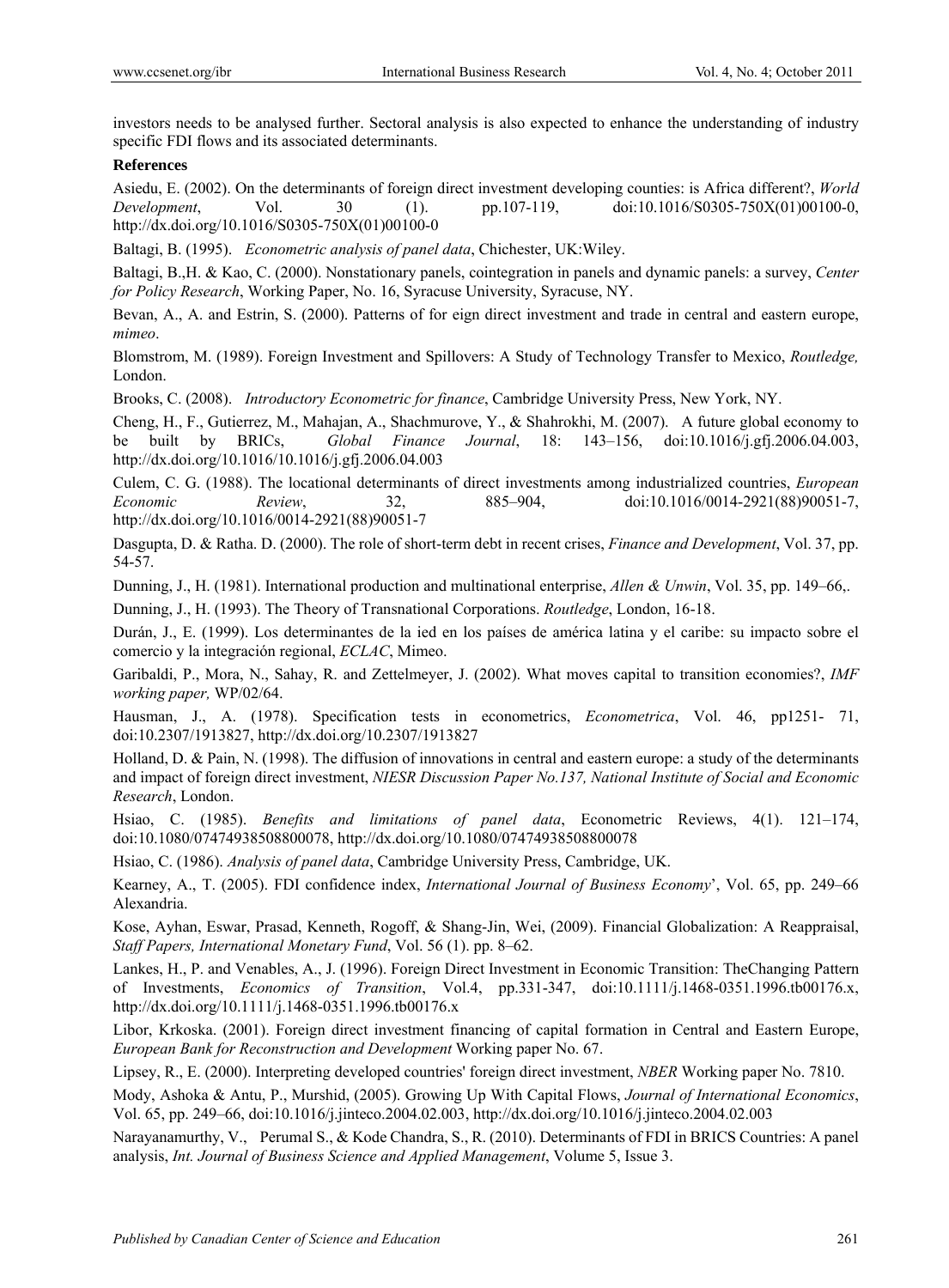Nunes, C., L., Oscategui, J. & Peschiera, J. (2006). Determinants of FDI in Latin America, *Documento De Trabajo* 252.

Resmini, L. (2000). The determinants of foreign direct investment into the CEECs: new evidence from sectoral patterns, *Economics of Transition*, Vol. 8(3). pp. 665- 689, doi:10.1111/1468-0351.00060, http://dx.doi.org/10.1111/1468-0351.00060

Sahoo, P. (2006). Foreign Direct Investment in South Asia: Policy, Trends, Impact and Determinants, *ADB Institute*  Discussion paper No. 56.

Wan Xueli, (2010). FDI in BRIC, *International Journal of Business and Management*, Volume 5, No 2, Feb. www.imf.org

www.worldbank.org

Zheng P. (2009). A comparison of FDI determinants in China and India, *Thunderbird International Business review*, Vol. 51, No. 3, May/June, doi:10.1002/tie.20264, http://dx.doi.org/10.1002/tie.20264

Table 3.1. UNCTAD's classification of FDI determinant

| <b>Determining variables</b>             | <b>Examples</b>                                 |  |  |
|------------------------------------------|-------------------------------------------------|--|--|
| Policy variables                         | Tax policy, trade policy, privatization policy, |  |  |
|                                          | macroeconomic policy                            |  |  |
| Business variables                       | Investment incentives                           |  |  |
| Market-related economic determinants     | Market size, market growth, market structure    |  |  |
| Resource-related economic determinants   | Raw materials, labor costs, labor productivity  |  |  |
| Efficiency-related economic determinants | Transport and communication costs, labor        |  |  |

Source: www.unctad.org

|               | Obs. | <b>Mean</b> | <b>Median</b> | Max.    | Min.    | <b>Std. Dev</b> | Skewness | <b>Kurtosis</b> |
|---------------|------|-------------|---------------|---------|---------|-----------------|----------|-----------------|
| <b>LFDI</b>   | 113  | 9.57        | 9.51          | 11.16   | 6.75    | 0.92            | $-0.59$  | 3.05            |
| <b>INFL</b>   | 104  | 132.55      | 8.76          | 2947.73 | $-7.63$ | 435.61          | 4.55     | 24.81           |
| <b>INFREX</b> | 115  | 104.38      | 105.30        | 122.95  | 30.91   | 10.71           | $-5.19$  | 36.40           |
| <b>LGCF</b>   | 126  | 1.40        | 1.37          | 1.67    | 1.71    | 0.13            | 0.24     | 1.84            |
| <b>LGDP</b>   | 126  | 11.65       | 11.60         | 12.69   | 10.98   | 0.35            | 0.63     | 3.0             |
| <b>LLAB</b>   | 116  | 8.26        | 8.20          | 8.89    | 7.66    | 0.42            | 0.14     | 1.30            |
| <b>LWAGE</b>  | 114  | 9.25        | 9.38          | 10.69   | 7.46    | 0.79            | $-0.41$  | 2.71            |
| <b>TRAO</b>   | 126  | 0.31        | 0.24          | 1.10    | 0.90    | 0.18            | 1.23     | 4.64            |

Table 5.1. Descriptive statistics of determinants and FDI

Table 5.2. Correlation of variables in study

|               | <b>INFL</b> | <b>INFREX</b> | <b>LGCF</b> | <b>LGDP</b> | <b>LLAB</b> | <b>LWAGE</b> | <b>TRAO</b> |
|---------------|-------------|---------------|-------------|-------------|-------------|--------------|-------------|
| <b>INFL</b>   |             |               |             |             |             |              |             |
| <b>INFREX</b> | $-0.0615$   |               |             |             |             |              |             |
| LGCF          | $-0.13768$  | 0.115565      |             |             |             |              |             |
| <b>LGDP</b>   | $-0.08838$  | $-0.22683$    | 0.480151    |             |             |              |             |
| <b>LLAB</b>   | $-0.32949$  | 0.242459      | 0.818316    | 0.31702     |             |              |             |
| <b>LWAGE</b>  | $-0.23393$  | $-0.13988$    | 0.280082    | 0.5891      | 0.467255    |              |             |
| <b>TRAO</b>   | $-0.23022$  | $-0.14971$    | 0.410142    | 0.536349    | 0.169026    | 0.390179     |             |